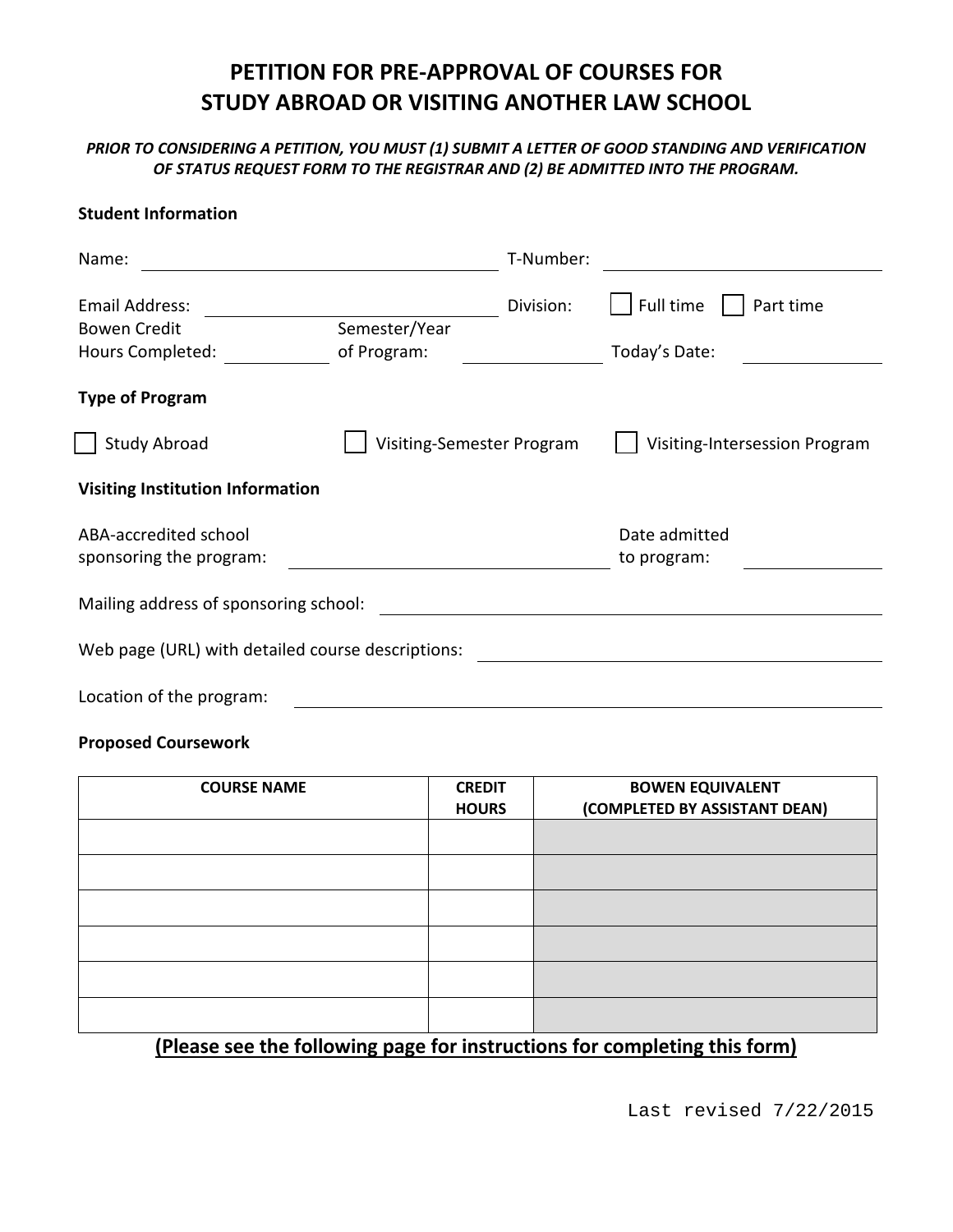#### **Please read the following policies carefully.**

Students wishing to take courses for credit toward our degree at another law school, either as Students wishing to take courses for credit toward our degree at another law school, either<br>
• part of a study abroad, visiting, or intersession program, must receive prior approval for all<br>
1. The contract of a study of t courses to be taken. Failure to receive prior approval may result in no credit being awarded towards your degree. In accordance with Part IV.D.1.a and b of the Academic Rules, a student is not permitted to enroll in more than one (1) credit hour in any single week during a one week intersession offered at another law school.

Pre-approval of courses is also required in order to be eligible for use of federal financial aid **2** Pre-approval of courses is also required in order to be eligible for use of federal financial aid<br>
• programs through the Office of Financial Aid and Scholarships. Bowen scholarships cannot be used for expenses associated with a study abroad, visiting, or intersession program offered by another law school. Please contact the Office of Financial Aid and Scholarships for more information.

Transfer credit will be granted only for courses in which the student earned a grade at or above the **3** Transfer credit will be granted only for courses in which the student earned a grade at or above the **standing** at the school where the course was offered. Credit will be granted for courses taken on a "credit/no credit" basis, only for courses in which the student earned a "credit." Part IV.I. of the Academic Rules applies to all

After finishing the program, arrange for an official transcript to be sent to UALR when you have After finishing the program, arrange for an official transcript to be sent to UALR when you ha<br>
• finished the courses. Fill out the necessary forms from the host institution. Pay any bills and<br>
" remove any "holds" on your account.

Upon completion of the program, your transcript will be reviewed by the Associate Dean for Upon completion of the program, your transcript will be reviewed by the Associate Dean for<br>• Academic Affairs who will make the final determination as to whether or not you will receive credit for the academic work performed at another law school.

I acknowledge that I have read and understand the above policies, as well as Rule IV.I of the Academic Rules relating to courses taken for credit at other institutions.

| Signature:                                           |                        | /20<br>Date: |
|------------------------------------------------------|------------------------|--------------|
| <b>Consent of Assistant Dean for Student Affairs</b> |                        |              |
| Petition Granted                                     | <b>Petition Denied</b> |              |
| <b>Reason for Denial:</b>                            |                        |              |
|                                                      |                        |              |
| Signature:                                           |                        | Date: / /20  |

## **(Please see the following page for instructions for completing this form)**

Last revised 7/22/2015